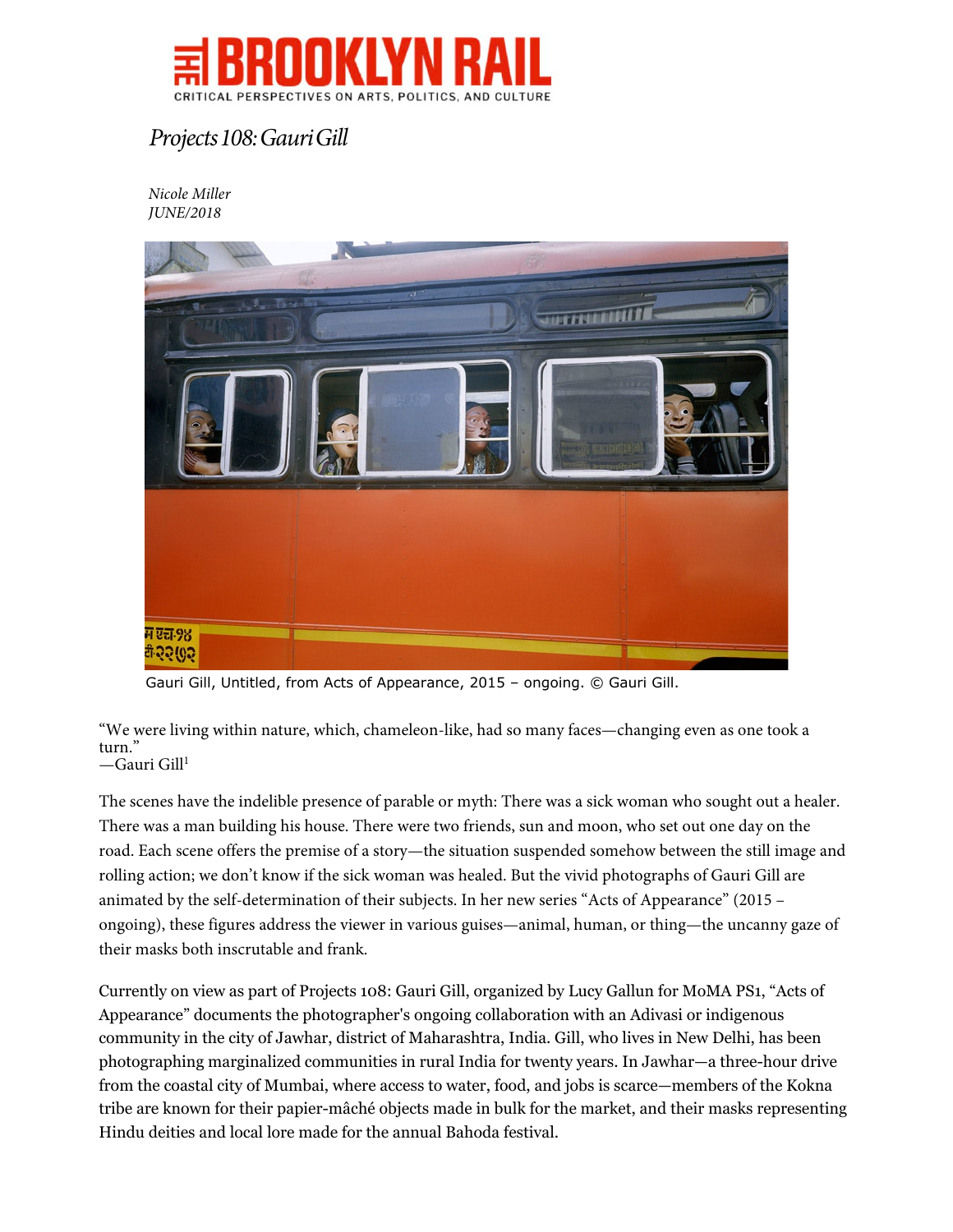In 2014, Gill invited a small Kokna community to fashion papier-mâché masks representing contemporary life in their village—not just the celebrated tigers and elephants that appear in the Bahoda ritual, but also commonplace animals such as flies, frogs, or donkeys, and even emotions such as anger or love (called *rasas* in classical Indian theory). She asked her artists, "What about fat people, people with moles, big teeth, or hair growing out of their ears? What about spectacles, sickness, and aging?" Working with volunteers from among the mask artists and villagers, Gill and her collaborators devised scenes of leisure and work, exploring the dramatic and allegorical possibilities of the masks. Her commitment to knowledge that is cocreated, evident across her body of work, is not only an ethic but also an epistemology that makes a term like "relational practice" quaintly redundant. Working together to stage tableaux of everyday life, she hoped to "mythologize the routine things we do repeatedly, be it washing the dishes or sweeping the floor, flattening the hierarchy of more or less important actions," Gill told me in an email. Documenting the mundane and asserting its status as art, the project straddles two zones.

Something of this dual awareness materializes in the installation of *Projects 108*, which pairs large-scale color photographs from "Acts of Appearance" with smaller black-and-white images from "Notes from the Desert" (1999 – 2010) and "The Mark on the Wall" (1999 – ongoing), earlier series that document the years Gill has spent visiting friends in the arid region of Western Rajasthan. This wonderful curatorial choice highlights Gill's long-term engagement in the region and gives us a glimpse into the world and its grammar: the dry earth and the steel water pots; the lexicon of Hindi and colonial English printed on schoolhouse chalkboards or walls. We see the rhythms of rural life, structured by systems of plant, animal, and planetary bodies, alongside the rationalizing taxonomies of colonial rule—from anatomical illustrations displayed in a classroom to a grammar tree conjugating past, present, and future tenses. This tree of knowledge, printed in black and white, hangs beside a large color print of a child wearing the mask of a boy's face, seated in the limbs of a mahua tree. Moving from black and white to vivid red, yellow, ochre, or teal—and from abstract to experiential ways of knowing—Gill reveals the multivalent landscape of "life today in the village, across dreaming and waking states," she says. "Because how does one separate the dream from the waking?"

"Acts of Appearance" does more than activate a tribal imagination. "I do think of the artists as contemporary artists of their form," Gill told me. "Not craftspeople burdened only to represent or perform their Adivasi identity, fundamental as it is." I wonder how her collaborators have responded to seeing the work. "When I showed them the images, all the artists and actors seemed unreservedly to love them," said Gill. "Perhaps it's because they see the pictures as a kind of mask, too—entirely subjective and singular versions from me of what we shared—the chaos, laughter, jokes, chat, talk, and time wasting—just as the masks are only fictitious interpretations of real people. Perhaps they like them in the way of artists appreciating another artist's work, appreciating the simultaneous verisimilitude and the distance from lived reality."



Gauri Gill, Untitled, from Acts of Appearance, 2015 – ongoing. © Gauri Gill.